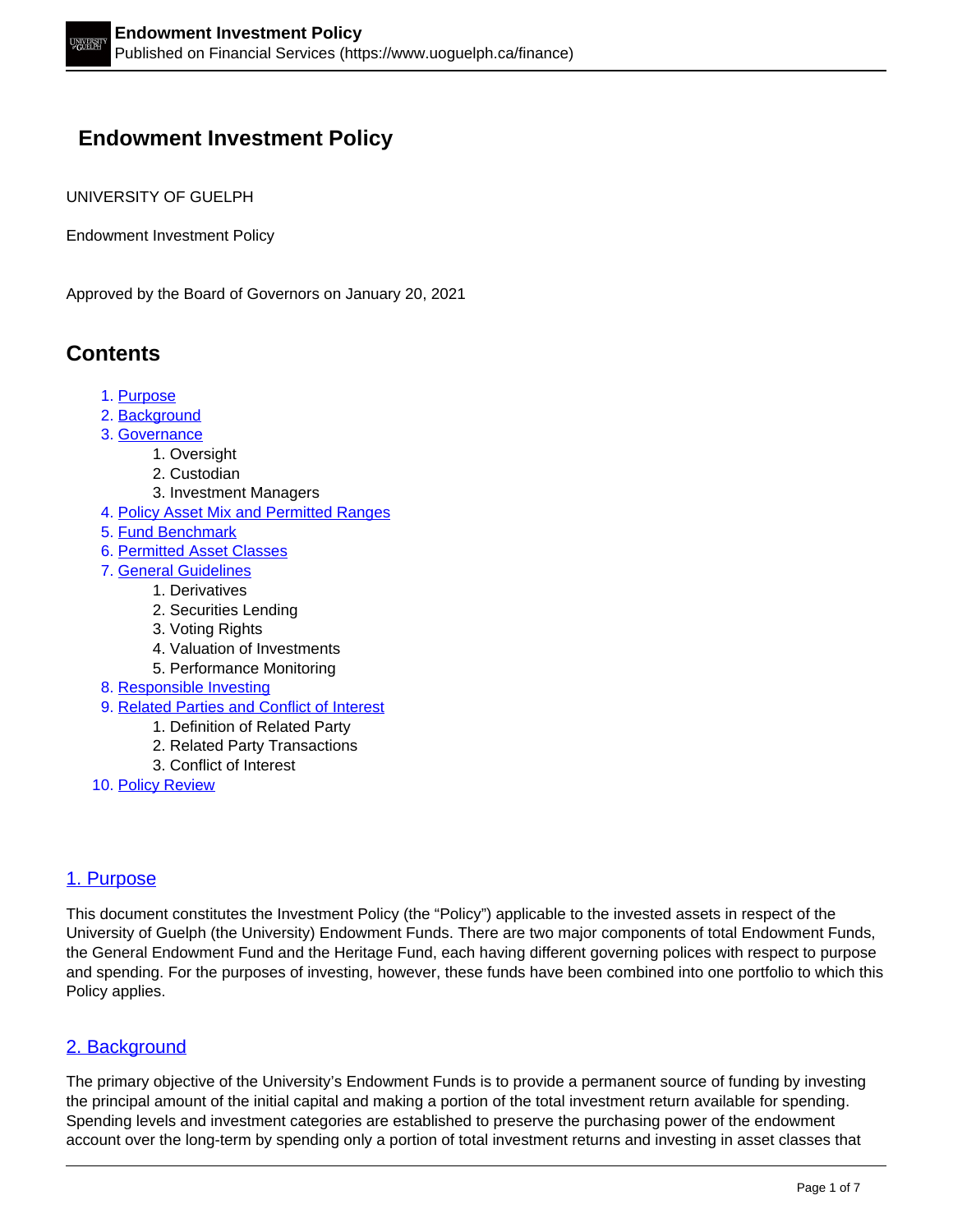yield sufficient investment returns to provide inflation-protected spending.

Annual spending levels from the Endowment Funds are governed by separate Board of Governor's approved policies that limit annual disbursements in order to preserve capital and the real spending capacity of these funds. The University's Endowment Funds consist of two major components:

- 1. The **General Endowment Fund** consists of funds mainly from external, non-operating fund sources such as donations and government. The majority of these funds are designated for student aid in the form of scholarships and bursaries. Other designations include research support, endowed faculty chairs, equipment or library acquisitions and special academic activities such as support for visiting lecturers, student semester abroad programs and on-going support toward the operating costs of academic facilities.
- 2. The **Heritage Fund** was created with the intention that the capital of the fund be held in perpetuity for University of Guelph strategic purposes. The main sources of growth for the Heritage Fund are proceeds of real estate sales, leases from designated properties and investment income earned on the capital of the fund. Spending is designated primarily for special projects of a limited duration.

# 3. Governance

- 1. Oversight
	- The University through its Board of Governors (the "Board") has ultimate responsibility for the Endowment Funds.
	- The Board of Trustees of the Heritage Fund was established by the Board of Governors to oversee the investment and growth of the Heritage Fund.
	- o The Board delegated oversight of the investment and growth of the General Endowment Fund to its Finance Committee.
	- The Board has delegated responsibilities with respect to investment of the Endowment Funds to the Investment Subcommittee (the "IS"), a committee established by the Board of Governors with the mandate to provide expert advice and oversight in regards to the investment responsibilities for the Endowment Fund and pension assets.
	- <sup>o</sup> Terms of Reference [1] for the IS are contained under separate cover; however, major responsibilities of the IS include:
		- Review and recommend changes to the investment policies including asset allocation and allowable investment classes;
		- **Determine and approve asset allocation and investment classes within the scope of the relevant** University policy.
		- **Appoint, review and replace, as necessary, investment managers; and**
		- **Monitor and report on investment performance.**
	- In fulfilling its responsibilities, the IS is supported by employees of the University through the Office of the Vice-President Finance and Operations. In addition, the IS may rely on independent experts for certain aspects of the Endowment Fund's operations where expert knowledge is required or where a perceived or actual conflict of interest exists.
- 2. Custodian

The custodian of the Endowment Funds (the "Custodian") shall be a trust company duly registered in Canada. All investments and assets of the Endowment Funds shall be held by the Custodian.

- 3. Investment Managers
	- Assets of the Endowment Funds shall be managed by external investment managers (the "Managers") as appointed by the IS. The duties and responsibilities of the Managers are as follows:
		- Invest the assets of the Endowment Funds, through the Custodian, in accordance with their Investment Manager Mandate and Performance Standards (the "Mandate") and the Policy;
		- **Provide a signed quarterly compliance certificate attesting to compliance with the Mandate & the** Policy;
		- **Meet with the IS to review investment performance and other investment issues relevant to the** Endowment Funds;
		- **Provide written reports on a quarterly basis detailing the investment portfolio and performance**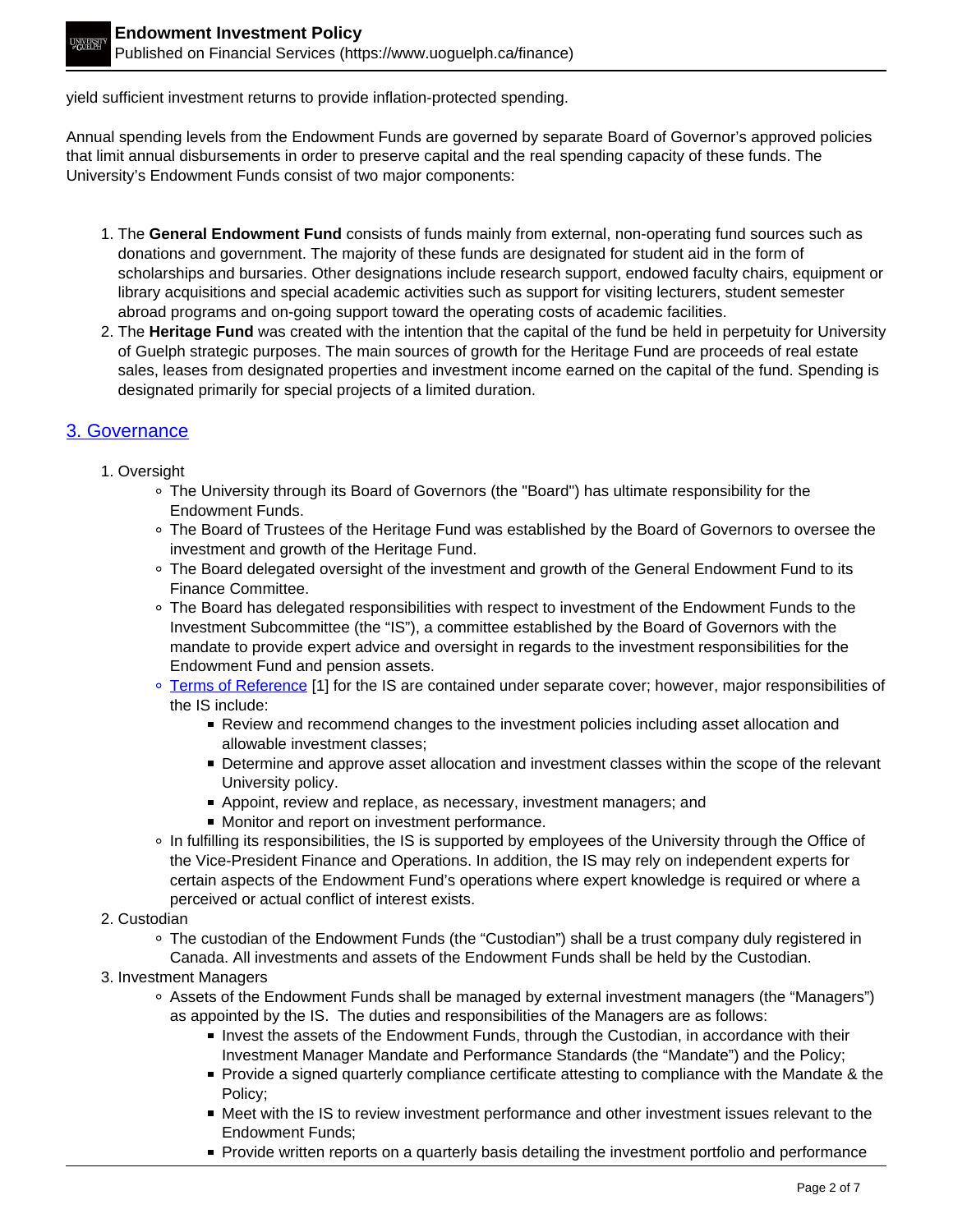and adhere to the best practices for standards of professional conduct such as those in the CFA Institute Code of Ethics.

#### 4. Policy Asset Mix and Permitted Ranges

The Target Asset Mix and Permitted Ranges for the Endowment Funds have been determined as set out in the following table.

| Policy Asset Mix and Permitted RangesAsset Class |                                     | Market Index                     | <b>Target Asset Mix</b> | <b>Permitted Ranges</b><br>Min |
|--------------------------------------------------|-------------------------------------|----------------------------------|-------------------------|--------------------------------|
|                                                  | Fixed Income                        | FTSE TMX Canada<br>Universe Bond | 27.0%                   | 22.0%                          |
|                                                  | Cash                                | FTSE TMX Canada<br>91 Day T-Bill | $0.0\%$                 | 0.0%                           |
|                                                  | <b>Total Fixed Income</b>           |                                  | 27.0%                   | 22.0%                          |
|                                                  | Infrastructure                      | $CPI+5%$                         | 7.5%                    | 0.0%                           |
|                                                  | <b>Real Estate</b>                  | MSCI/REALPAC                     | 7.5%                    | $0.0\%$                        |
|                                                  | <b>Total Real Assets</b>            |                                  | 15.0%                   | $5.0\%$                        |
|                                                  | <b>Canadian Equities</b>            | S&P/TSX Composite                | $9.0\%$                 | 4.0%                           |
|                                                  | U.S. Equities                       | S&P 500 (\$Cdn)                  | 20.0%                   | 15.0%                          |
|                                                  | <b>International Equities</b>       | <b>MSCI EAFE Net</b><br>(SCdn)   | 20.0%                   | 15.0%                          |
|                                                  | <b>Emerging Markets</b><br>Equities | MSCI EM (\$Cdn)                  | 9.0%                    | 4.0%                           |
|                                                  | <b>Total Equities</b>               |                                  | 58.0%                   | 48.0%                          |
|                                                  |                                     |                                  |                         |                                |

If the asset mix deviates outside the permitted ranges at the end of any quarter, the IS will bring the asset mix back within the permitted ranges as soon as practical.

#### 5. Fund Benchmark

The Benchmark Return is based on a blend of the individual passive asset class indices in proportion to the "Target Asset Mix". The IS may choose to establish actual asset mixes and benchmarks that differ from the "Target Asset Mix" within "Permitted Ranges".

#### 6. Permitted Asset Classes

The Endowment Funds may invest in any or all of the following asset categories and subcategories of investments either directly or through pooled funds or exchange traded funds which hold only these investments. For purposes of this Policy, "governments" includes supranational, Canadian federal, provincial or municipal governments, sovereign issuers and securities guaranteed by these governments.

- **Equities**: Securities publicly traded and listed on recognized stock market exchanges including, but not limited to, common shares, convertible debentures, share purchase warrants, share purchase rights, preferred shares, depositary receipts, interests in limited partnerships, and units of real estate investment trusts (REITS) and income trusts that have limited liability protection by statute. Equity holdings shall be diversified by company, region, industry and country.
- **Fixed Income**: Debt instruments must be issued in Canadian currency or fully hedged to the Canadian dollar and include, but are not limited to, bonds, debentures, mortgages, notes, real return bonds, asset-backed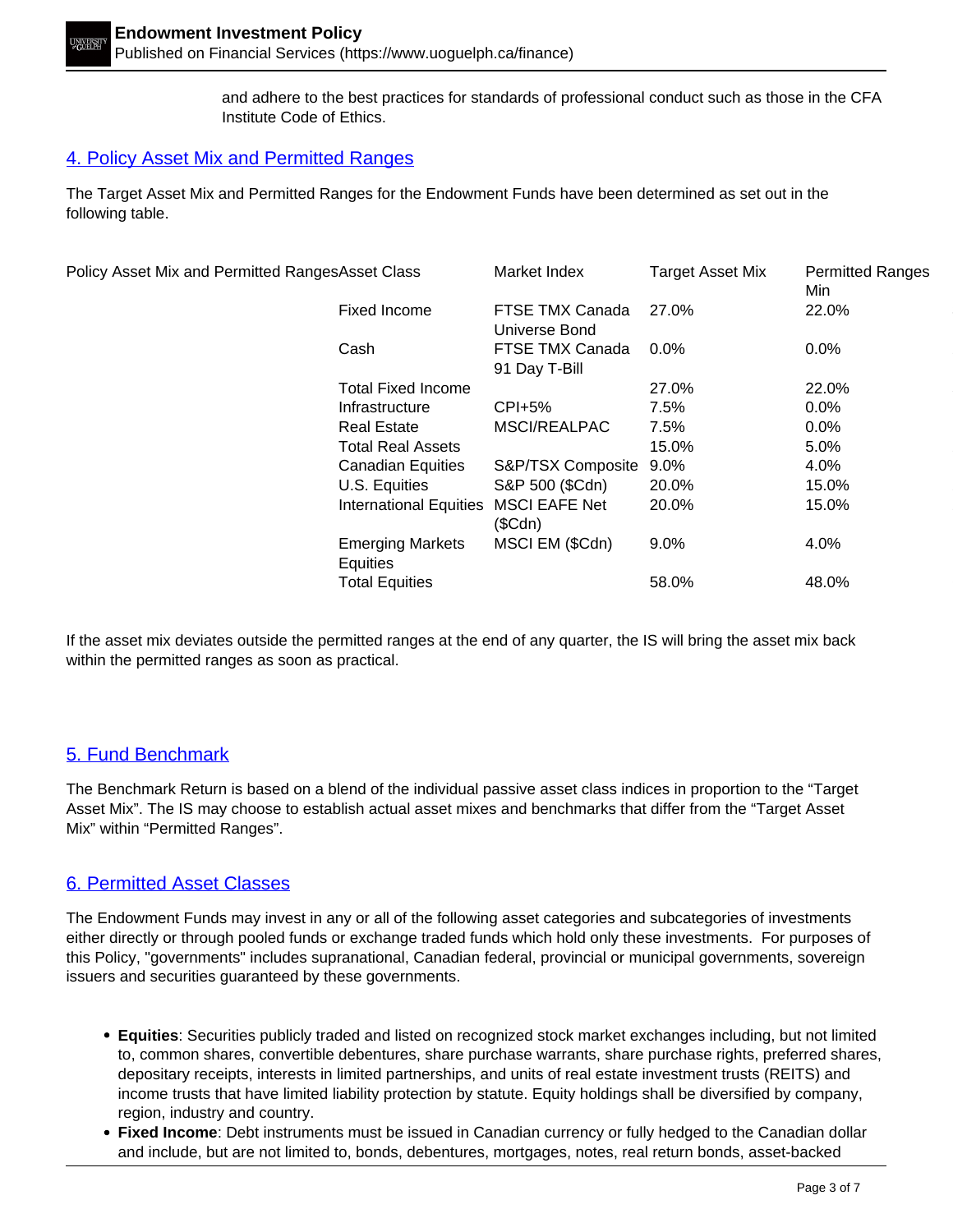securities or other debt instruments of governments or corporations (public and private) and maple bonds (foreign instruments issued in Canadian currency). With the exception of issues of the government of Canada, fixed income holdings shall be diversified by issuer and industry. The majority of fixed income holdings shall be invested in investment grade debt instruments which are rated A (low) or higher.

- **Infrastructure**: Tangible assets that provide key services to an economy, including transportation, communication, utilities, social services, and business related to those sectors, that are expected to provide long-term stable cash flows. Infrastructure investments shall be held through open or closed-end pooled funds structured as trusts, limited partnerships or corporations formed to invest in infrastructure. Investments shall be focused on mature infrastructure in regulated economic sectors. Direct ownership of infrastructure is not permitted.
- **Cash or Cash Equivalents**: Cash or money market securities issued by governments or Canadian corporations (public and private) with term to maturity of one year or less.

All debt ratings shall be issued by Nationally Recognized Statistical Rating Organizations (NRSRO) as defined by the Securities and Exchange Commission.

# 7. General Guidelines

#### 1. Derivatives

- Any use of derivative investments must be in accordance with a program that has been specifically considered and approved by the IS whether done directly in the Endowment Funds or in a pooled fund. Derivative instruments may not be used to create exposures to securities which would not otherwise be permitted under this Policy or which would be outside the limits under this Policy had the exposure been obtained in the cash markets through direct investment. Derivative instruments may be used only to:
	- Replicate the investment performance of permitted direct investments;
	- Increase the Endowment Funds' current revenue by selling covered calls; or
	- Manage risk as part of a hedging strategy;
	- But in any case may not be used to leverage the Endowment Funds, unless approved by the IS.
- 2. Securities Lending
	- **Permitted Circumstance**s: The IS may lend securities of the Fund as a means of generating incremental income or cash for investment or otherwise supporting an investment strategy. Such loans shall be in writing. When the IS lends securities of the Fund, the document shall provide for the IS's right to recall the loaned securities.
	- $\circ$ **Use of Agents** : Management may delegate, through the University's custodial trustee, to a lending agent the authority to select borrowers, negotiate terms and rates and invest cash or securities collateral under written procedures which specify securities available for loan, pre-approved borrowers, loan terms, and instruments for the investment of collateral as well as administrative, risk management and reporting arrangements.
	- $\circ$ **Collateral and Margin Requirements**: When the IS lends securities of the Fund as a means of generating incremental income or cash for investment, the following rules shall apply. The IS or its lending agent shall receive from the borrower collateral equal to no less than 105% of the market value of the securities loaned at the time of the transaction. The amount of collateral margin taken shall reflect best practices in local markets. Both loaned and collateral securities must be marked to market daily to account for increases in the market value of the securities loaned or decreases in the market value of the collateral. Shortfalls in the amount of collateral must be rectified by the following business day unless otherwise agreed to in writing. The collateral obtained to secure a loan of securities or any securities purchased with such collateral must be either cash or high quality, readily marketable securities acceptable as a direct investment under the IS's investment policies. Title to all collateral must be clear.
- 3. Voting Rights
	- The responsibility of exercising and directing voting rights acquired through the Endowment Fund's investments shall normally be delegated to the Manager, who shall at all times act prudently and in the best interests of the Endowment Funds. The Manager shall provide the IS with its proxy voting guidelines and notify the IS of any changes to these guidelines.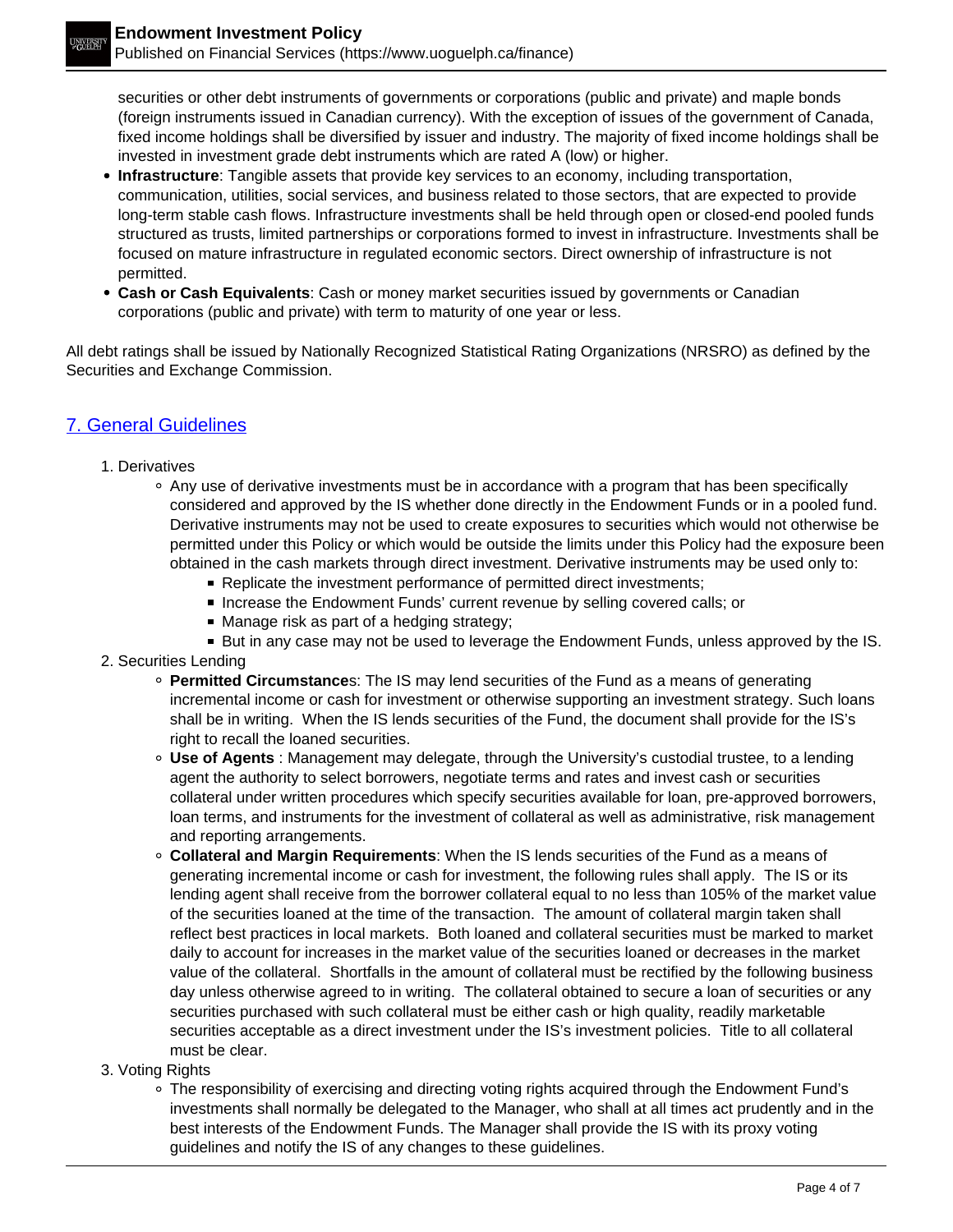- The Manager shall maintain a record of how the Endowment Funds' voting rights have been exercised and provide the IS with quarterly proxy voting results.
- In case of doubt as to the best interests, the Manager shall request instructions from the IS regarding the best interests of the Endowment Funds and shall act in accordance with such instructions.
- The IS reserves the right to direct, or override, the voting decisions of a Manager, if in its view such action is in the best interests of the Endowment Funds, except for investments held in a pooled fund.
- It is recognized, however, that the above constraints and policy on voting rights may not be enforceable to the extent that part of the Endowment Funds are invested in pooled funds.
- 4. Valuation of Investments
	- Investment in publicly traded securities shall be valued by the Custodian for the Endowment Funds no less frequently than monthly at their market value.
	- o Investment in pooled funds comprising publicly traded securities shall be valued according to the unit values calculated at least monthly by the Custodian of the pooled funds. The Custodian shall be responsible for requesting and recording the unit values on a monthly basis.
	- Where a security or asset is publicly traded but not frequently, the Custodian will determine the appropriate market value of the particular security or asset and, in the event of a conflict, the value that the Custodian has determined will be deemed as correct.
	- If a market valuation of an investment is not readily available, then a fair value shall be determined at the direction of the IS. For each such investment, an estimate of fair value shall be supplied by the Custodian with input from the Managers no less frequently than quarterly. Such fair value may be determined by reference to the most recent independent expert appraisal or by other means such as risk-adjusted discounted cash flows or comparison with similar assets which are publicly traded. In all cases the methodology should be applied consistently over time.
- 5. Performance Monitoring
	- The IS shall review on a regular basis, as needed, and at least quarterly:
		- The current asset mix of the Endowment Funds relative to the Target Asset Mix and permissible ranges;
		- The investment performance of the Endowment Funds and each Manager relative to the objectives of the Policy and of the Mandates; and
		- Risks relevant to the investment of the fund
	- The IS shall report on their activities and the performance of the Endowment Funds to the Board of Trustees, Board of Governors through the Finance Committee at least twice a year, as at June 30<sup>th</sup> and September 30<sup>th</sup>.
	- The primary focus of Manager performance assessment will normally be on a moving four-year basis, but performance over shorter time periods may also be considered. The Manager will not necessarily be faulted for under-performing the Mandate performance objectives over short time periods.
	- At least once a year each Manager shall be assessed on the basis of investment performance, risk measures, investment strategies, expected future performance and any changes in the Manager's organization, investment processes and professional staff.

# 8. Responsible Investing

- As a signatory to the UNPRI (United Nations-supported Principles for Responsible Investment), the Board believes that environmental, social and corporate governance (ESG) issues can affect the performance of investment portfolios (to varying degrees across companies, sectors, regions, asset classes and through time). The University is also committed to being a leader in all aspects of a transition of a low carbon economy. In line with this belief, ESG integration is addressed by the IS in the following way: Require the managers to incorporate ESG risk factors in their investment research, analysis and decision-making;
- Undertake monitoring of the Managers' portfolios in the context of ESG factors at least on an annual basis;
- Consider ESG capabilities when hiring new managers;
- Implement the Board of Governors' resolutions related to responsible investing, carbon, and fossil fuels; and
- Monitor the development in this area, review ESG considerations in this policy annually, and recommend changes as needed.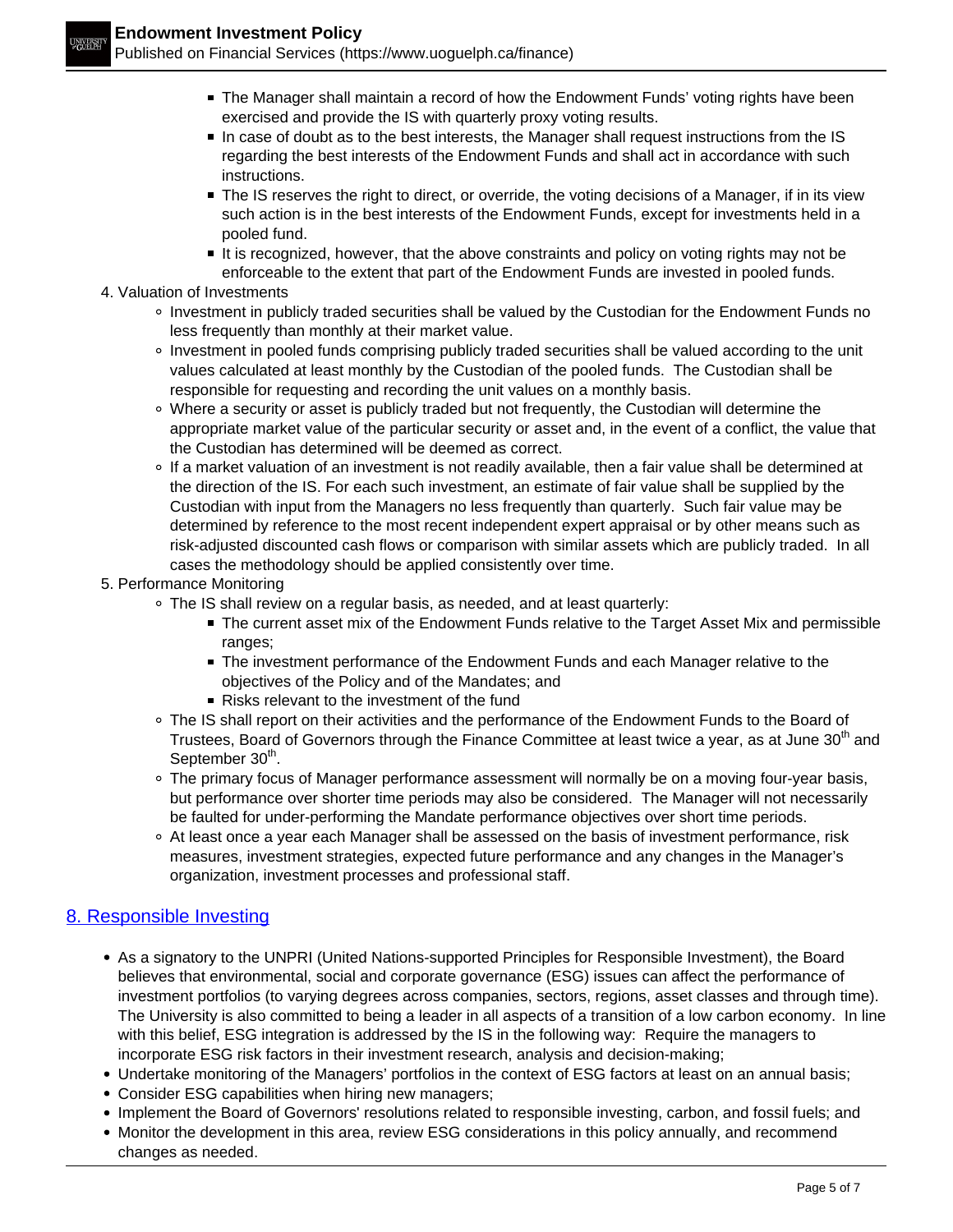From time to time, the University may be asked by stakeholders to address ESG and issues of responsible investing with regard to a specific investment or investments in the Endowment Funds. Should such issues arise, they will be addressed under the Special Action Policy For the Endowment Portfolio.

# 9. Related Parties and Conflict of Interest

- 1. Definition of Related Party
	- For the purposes of this Policy, a Related Party means:
		- 1. A member of the Governing Bodies;
		- 2. An officer, director or employee of the University;
		- 3. A person responsible for investing the assets of the Endowment Funds, or any officer, director or employee thereof;
		- 4. An association or union representing employees of the University, or an officer or employee thereof;
		- 5. The spouse or a child of any person referred to in any of paragraphs (1) to (4);
		- 6. An affiliate of the University;
		- 7. A corporation that is directly or indirectly controlled by a person referred to in any of paragraphs (1) to (5);
		- 8. An entity in which a person referred to in paragraph (1), or the spouse or a child of such a person, has a substantial investment.
- 2. Related Party Transactions
	- The assets of the Endowment Funds shall not be used to invest in securities of Related Parties or lent to any Related Parties unless such securities are publicly traded and selected by a Manager acting independently on behalf of all that Manager's discretionary accounts or pooled funds having mandates similar to that of the Endowment Funds.
	- Where applicable, a Manager shall provide the IS with its internal guidelines on purchasing securities of the members of the Manager's organization or affiliates.
	- Notwithstanding the above, the assets of the Endowment Funds shall not be invested in any securities of the University or an affiliate of the University unless such securities are publicly traded, held within a pooled fund, and selected by a Manager acting independently.
	- Any other transactions with a Related Party can only be undertaken if the transaction is required for the operation or administration of the Endowment Funds and must be on terms and conditions that are not less favourable to the Endowment Funds than the then market terms and conditions.
- 3. Conflict of Interest
	- To assist in identifying real, potential or perceived conflicts of interest and, in so doing, to ease the operation of the Governing Bodies in the conduct of their work, all members of the Governing Bodies are asked each year to review the University's "Conflict of Interest Policy Regarding Board of Governors, Board of Trustees, and Committees" and to disclose any obligation, commitment, relationship or interest that may conflict or may be perceived to conflict with their duties as a member of a Governing Body.
	- If any agent of or advisor to the Governing Bodies, or any person employed in the investment or administration of the Endowment Funds not covered under the "Conflict of Interest Policy Regarding Board of Governors, Board of Trustees, and Committees" has or acquires any material interest, direct or indirect, in any matter in which the Endowment Funds is concerned or may benefit materially from knowledge of, participation in, or by virtue of an investment decision or holding of the Endowment Funds, the person involved shall within three business days after the individual becomes aware of the conflict of interest disclose in writing this conflict of interest to the Chair of the relevant Governing Body. The disclosure should also be made orally if awareness of the conflict occurs during the discussion of the Endowment Funds' business.
	- The Chair shall then immediately advise all members of the relevant Governing Body, and the Governing Body shall decide upon a course of action. Any such person will thereafter abstain from any decision making with respect to the area of conflict including the exercise of his/her votes, until the issue